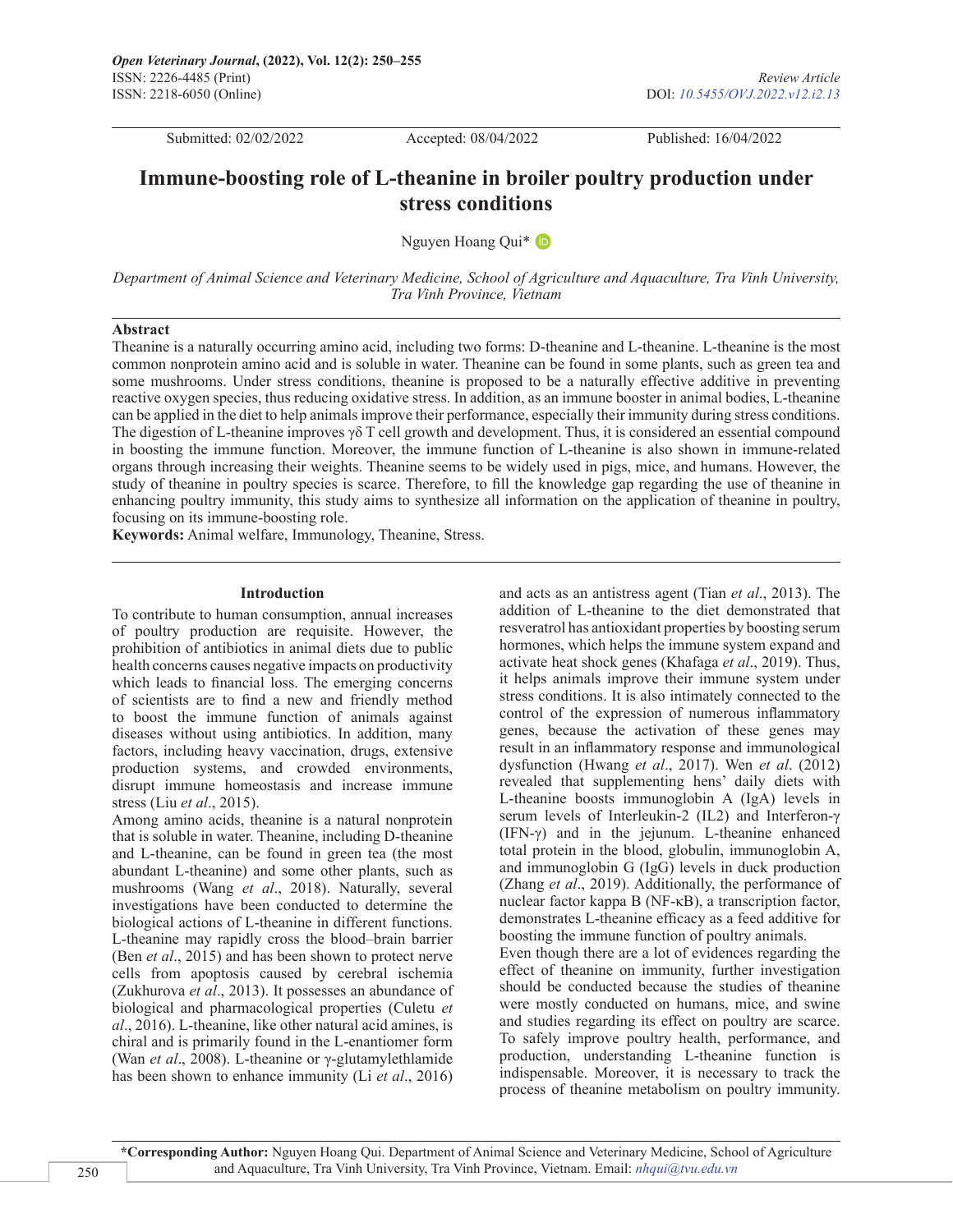Thus, this study is necessary to show the effects of theanine-based additives on poultry health.

### **Theanine Mechanisms and Sources**

### *Theanine sources*

According to Saeed *et al*. (2017), the tea plant (*Thea sinensis* and *C. sinensis*), a member of the Theaceae family, is native to Asia, Africa, and South America, with tropical and temperate climates. L-theanine accounts for approximately 50% of total free amino acids and between 1% and 2% of the total dry weight of tea leaves, and the concentration of L-theanine in tea plants ranges from 1.2 to 6.2 mg/g fresh weight. Apart from tea plants, L-theanine is found in the inedible *Xerocomus badius* fungus and an Amazonian tree (Ekborg-Ott *et al*., 1997). Theanine biosynthesis in tea begins with amino acids and alanine, which are found in the roots at great concentrations, and proceeds through the enzyme alanine decarboxylate to form ethylamine, which is predominantly found in the leaves. Another free amino acid is glutamic acid, which is primarily present in stems. When combined with ethylamine, it forms theanine. Tea leaves operate as a sink for theanine, although the roots contain the free amide nonessential amino acid theanine (Deng *et al*., 2009). The glutamic acid analog L-theanine from green tea was identified in 1949 (Sakato, 1949). Theanine is chemically L-gamma-glutamyl ethylamine or 5-N-ethylglutamine, and it exists in two chimeric forms, the L form and the D form (Liang *et al*., 2015). Figure 1 shows the chemical structure of L-theanine. Theanine has the chemical formula  $C_7H_{14}N_2O_3$ , a molecular weight of 174.20, a pKa1 of 2.35 (acid), a pKa2 of 9.31 (admin), and is soluble in 1.8 parts water at 100°C (Pubchem, 2021). The L-theanine form is absorbed more rapidly than the D-theanine form. When equivalent amounts of the "L" and "D" forms are administered individually to mammals, it has been demonstrated that the "L" form has nearly three times the absorption capacity of the "D" form at the plasma level. Additionally, when these two versions of this bioactive chemical are administered in similar amounts, the absorption of L-theanine is significantly greater than that of D-theanine (Liang *et al*., 2015).

#### *L-theanine mode of action*

Previously, studies on L-theanine widely showed the various functions of L-theanine in many species.



**Fig. 1.** L-theanine's chemical structure (National Center for Biotechnology Information, 2022).

The mechanism of action of L-theanine can be seen through the green tea mechanism because L-theanine is available in green tea as the most abundant source. First, the function of L-theanine is mostly known for its psychological role in mammals. In the kidneys, a phosphate-independent glutaminase route hydrolyzes L-theanine to ethylamine and glutamic acid, excreting ethylamine into the urine, while glutamic acid is converted into glutamyl peptides *in vivo* by a γ-glutamyl transferase process (Tsuge *et al*., 2003). L-theanine stimulates the generation of dopamine and serotonin in the brain (Yokogoshi *et al*., 1998) and produces relaxation by increasing alpha wave activity in the brain (Adhikary *et al*., 2017). It has the ability to pass the blood–brain barrier and enhance the release of gammaaminobutyric acid, thereby controlling dopamine and serotonin secretion in the brain, resulting in brain relaxation and enhanced learning behavior (Kimura *et al*., 2007). Figure 2 shows the basic metabolic pathway of green tea and theanine.

Second, the function of L-theanine in health performance, when used as a chemotherapeutic drug, competitively decreases glutamate transport into infected tumor cells and may also reduce intracellular glutathione levels. Theanine prevents chemotherapy drugs from leaving the body, causing them to accumulate in tumor cells and protecting normal cells from damage caused by these treatments (Sugiyama and Sadzuka, 2004).

Apart from its health and psychological effects on animals, L-theanine demonstrates a role in the immunological response, which is of particular interest in this study due to the importance of L-theanine in poultry production. Reduced salivary immunoglobulin A levels and heart rate during acute stress conditions demonstrate its anti-stressor effect (Saeed *et al*., 2017). However, the mechanism through which L-theanine



**Fig. 2.** Metabolism pathway of L-theanine (Liu *et al*., 2017).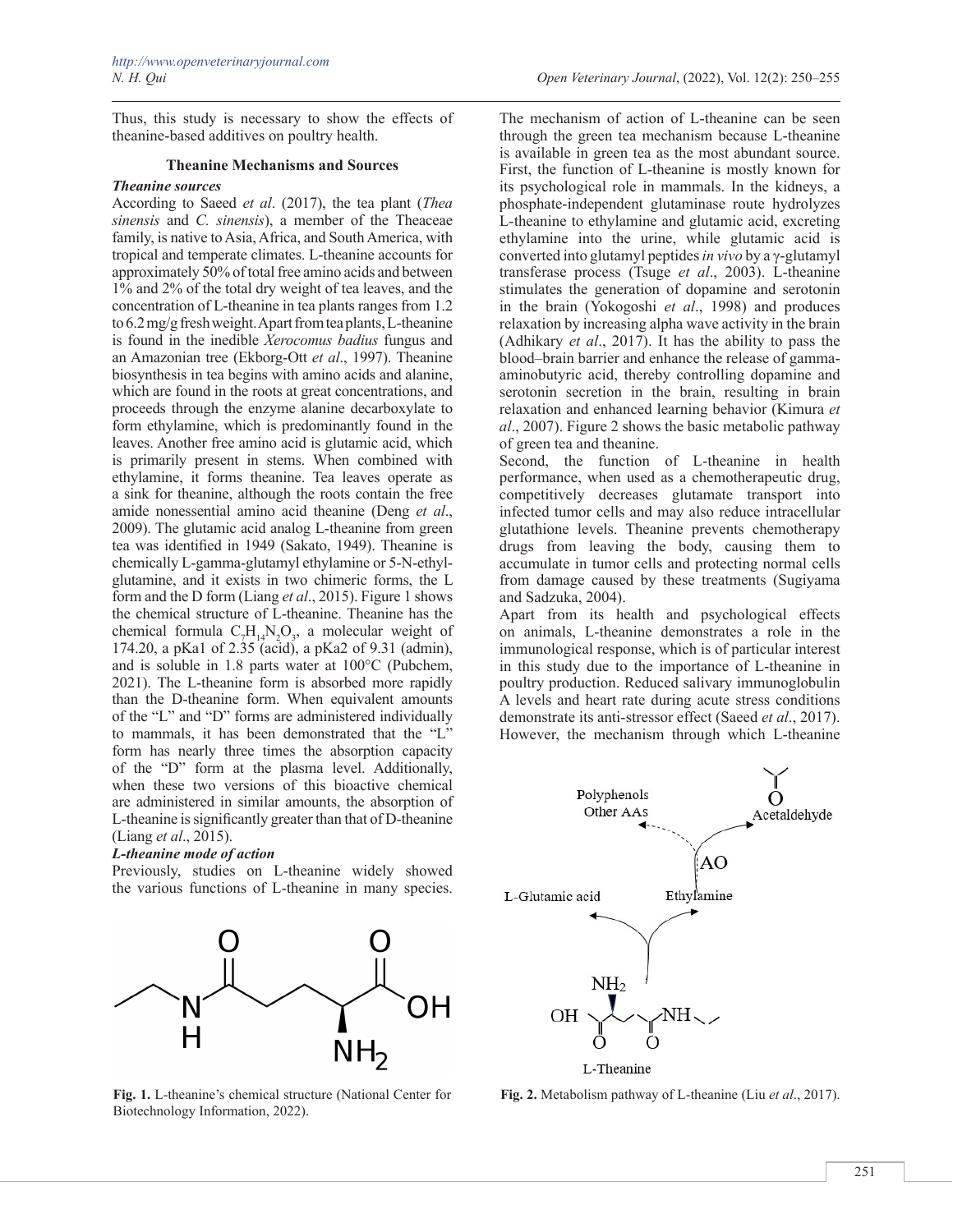modulates the immunological response appears to be unknown. The effects of L-theanine on the immune system are most evident in its ability to promote T cell growth. More precisely, Chatterjee *et al*. (2016) demonstrated that L-theanine may contribute to immune system enhancement by activating an immune system element termed γδ T cells via one of its metabolites, ethylamine (nonpeptide antigen). In the gastrointestinal tract, acid hydrolysis of L-theanine forms ethylamine, which is then broken down in the liver by amidases and completed by T cell proliferation (Asatoor, 1966). Figure 3 shows the basic function of L-theanine in immunity.

# **The Effect of L-theanine on the Immune Response** *Factors affecting immunity*

There are various factors that affect animal immunity, and stress is the most dominant one. The increase in the poultry population to meet the demand of humans intentionally leads to stress conditions for poultry. The immune system's performance may be compromised as a result of genetic immunological abnormalities or may develop as a result of the influence of numerous immunosuppressive stimuli on the animal organism. They may include germs, uncontrollable variables, primarily chemical contaminants, insufficient nourishment, and even unfavorable animal housing circumstances. There are three main factors that affect bird immunity: (1) bird genotype; (2) environmental stress; and (3) nutritive modification (Sosnówka-Czajka and Skomorucha, 2018). However, this study focuses on L-theanine as a nutritional factor in bird immunity because of the great function of L-theanine in enhancing immunity under stress conditions.

# *Relationship between stress conditions and immune response*

Immunity is classified into two categories: adaptive and innate immunity. Innate immunity is a type of nonspecific immunity that serves as the first line of defense in the phylum's lower strata (Bagath and Sejian, 2018). The adaptive immune system is activated in response to the pathogen's entrance. The adaptive immune system is classified into two distinct components: humoral-mediated immunity (HMI) and cell-mediated immunity (CMI). T-lymphocytes are critical in CMI, whereas B-lymphocytes are critical in HMI (Bagath and Sejian, 2018). In the case of heat stress, heat stress impairs both humoral and cellular immunities



by lowering primary and secondary immunoglobulin synthesis and controlling the production of numerous anti-inflammatory and inflammatory cytokines, hence impairing normal immune function.

Exposure to heat stress increased the expression of the messenger RNA HSP70 in peripheral blood mononuclear cells (Shilja *et al*., 2016), testis (Niyas *et al*., 2017), liver, and adrenal gland (Shaji *et al*., 2017), which may contribute to the reduction of cell resilience capacity, membrane permeability, and immunity. Additionally, they aid in the promotion of anti-inflammatory cytokines and the inhibition of proinflammatory cytokines, enhancing immunity. IL-1, IL-10, IL-12, Tumor Necrosis Factor  $\alpha$  (TNF- $\alpha$ ), type I interferons (IFN-α and IFN-β), and IFN-γ all play a critical role in the innate immune system. Similarly, IL-2, IL-4, IL-5, TGF-β, and IFN-γ all function in the adaptive immune system (Bagath and Sejian, 2018). According to Staley *et al*. (2018), immunoglobulin A, specifically secretory IgA or SIgA, is at the forefront due to its critical function in mucosal immunity and its ties to stress, physical health, and general wellbeing. Short-term SIgA oscillations are difficult to understand, but long-term SIgA patterns are consistent: prolonged stress causes SIgA suppression. According to Jarillo-Luna *et al*. (2007), stress affects SIgA levels via glucocorticoid signaling, which indicates hypothalamic–pituitary–adrenal axis activity, as well as catecholamine release in response to activation of the sympathetic–adrenal–medullary axis. By attaching to glucocorticoid or 2-adrenergic receptors on B cells or mucosal epithelial cell receptors, these hormone molecules can affect IgA synthesis and/or secretion. In addition, the effect of stress-related internal factors on the immune response was previously recorded in the study of Abo-Al-Ela *et al*. (2021), which is shown in Figure 4. The changes in these factors are caused by stressors.

## *Immune response*

The application of L-theanine to production aspects is one of a good way to improve poultry immunity. Sosnówka-Czajka and Skomorucha (2018) stated that adding immunostimulants to animal feed or water increases the organism's immune health. As a therapeutic additive in the diet, L-theanine is usually used to enhance immunity because of its function in immune regulation. L-theanine affects immune and health performance in two ways: first, by raising the relative abundance of beneficial gut microbiota, which in turn reduces pathogenic burden via competitive exclusion. Simultaneously, L-theanine directly inhibits the mRNA expression of toll-like receptors (TLR-2 and TLR-4) and inflammatory cytokines such as TNF-α, IFN-γ, and IL-2 (Saeed *et al*., 2019). The function of improving immunity is shown in the increase in immune organs weight and the regulation of immune serum levels. There have been some studies regarding Fig. 3. The function of L-theanine in immunity. the biological function of L-theanine through immune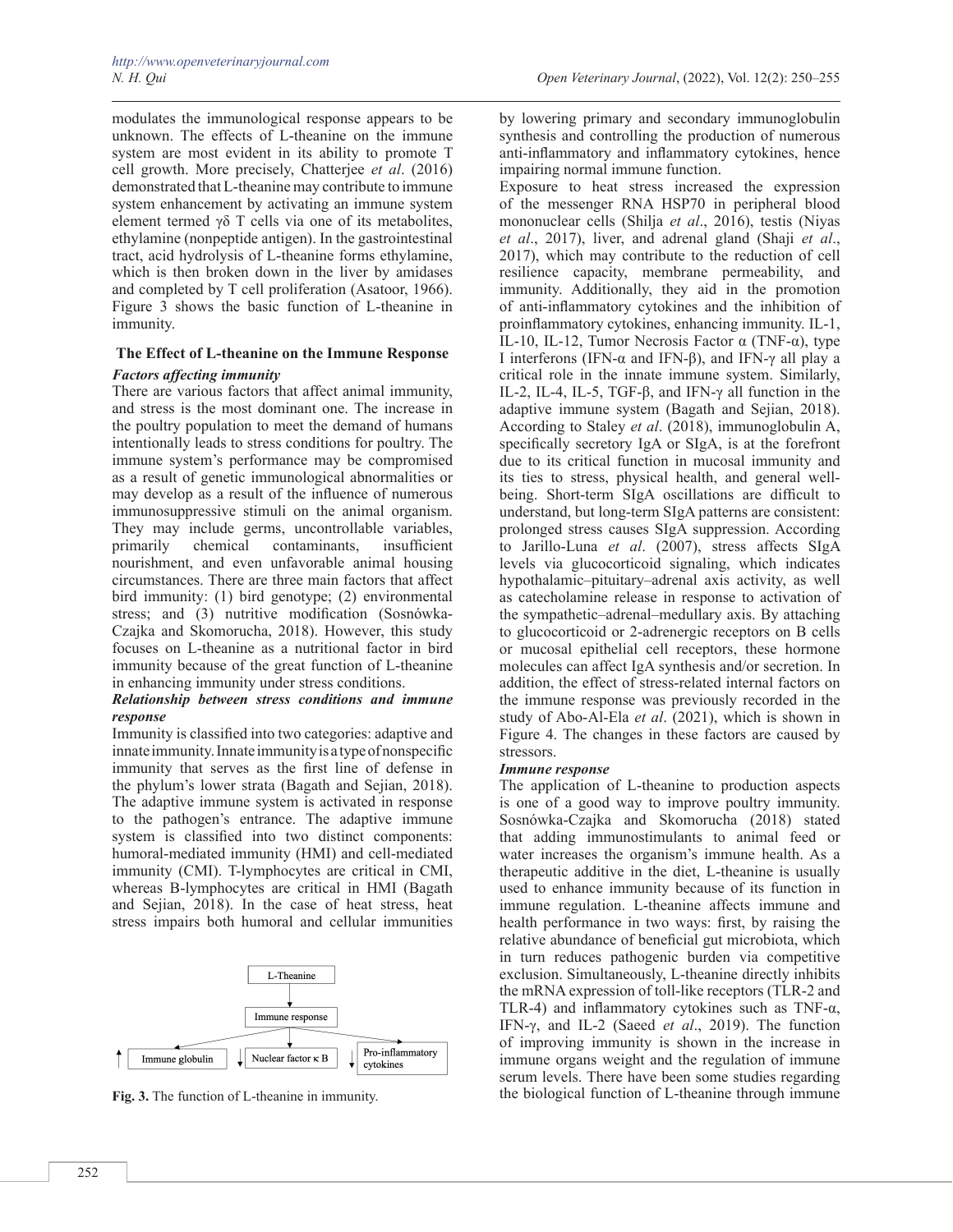function (Table 1). In broilers, 200 g/kg L-theanine supplementation dramatically lowered the relative serum levels of the proinflammatory cytokines INF-γ and IL-2. Similarly, L-theanine decreased TNF-α and IL-6 mRNA expression in the thymus and mRNA expression of IFN-γ and IL-2 in the spleen. Suppression of L-theanine of these cytokines promotes



effects on immune function (Abo-Al-Ela *et al*., 2021).

immunological homeostasis and inhibits further activation of inflammatory responses (Saeed *et al*., 2018). According to Li *et al*. (2016), by modulating spleen phospholipase C-1 expression, increasing 5-hydroxytryptamine and dopamine levels in the brain, decreasing serum corticosterone levels, and increasing 5-hydroxytryptamine and dopamine levels in the brain, L-theanine controls the immunological response.

In addition to cytokines, internal organs such as the Fabricius bursa, thymus, and spleen are all involved in cellular and humoral immunity in poultry, and these immune organs are critical for the development of the poultry immune system (Liu *et al*., 2014). Therein, the spleen serves as a critical peripheral immune organ, while the thymus and Fabricius bursa serve as central immune organs. The immune organ-to-body weight ratios are frequently examined and used as an indicator for evaluating the poultry's immune system (Pope, 1991). In broilers, a study discovered that L-theanine at suitable doses considerably increased humoral immunity and tended to raise the thymus and spleen's relative weights (Wen *et al*., 2012). L-theanine was observed to lower serum proinflammatory cytokines (IL-2, IL-6, INF- $\gamma$ , and TNF- $\alpha$ ) while increasing serum IgA, IgG, and IgM levels. As a result, L-theanine may be utilized effectively as a feed additive to enhance duck immunological function.

## **Conclusion**

To the best of authors' knowledge, this is one of the first reviews on poultry focusing on immunity by using L-theanine. In poultry species, all studies seem to lack information on the immunomodulatory mechanism of L-theanine and information on the dose of L-theanine in the diet and/or drinking water to boost immunity. In addition, limited investigation of L-theanine Fig. 4. The effect of the release of some organs and their<br>
effects on immune function (Abo-Al-Fla et al. 2021)<br>
Supplementation in poultry and its effects on poultry

| <b>Reference</b>         | <b>Species</b>              | <b>Dose</b>                                 | <b>Results</b>                                                                                                                                                                 |
|--------------------------|-----------------------------|---------------------------------------------|--------------------------------------------------------------------------------------------------------------------------------------------------------------------------------|
| Saeed et al., 2018       | <b>Broilers</b>             | 200 mg/kg diet                              | It reduced serum levels of the cytokines and mRNA expression<br>in the thymus and spleen.                                                                                      |
| Saeed et al., 2019       | <b>Broilers</b>             | 100, 200, and 300<br>mg/kg                  | By boosting the population of commensal bacteria in chickens, it<br>has a good impact on immunity and gut microbes.                                                            |
| Wen <i>et al.</i> , 2012 | <b>Broilers</b>             | $400 \frac{\text{mg}}{\text{kg}}$           | It is a safe feed additive up to 400 mg/kg that could help broilers'<br>immune systems.                                                                                        |
| Abbas et al., 2017       | <b>Broilers</b>             | 4, 5, and $6\%$ green<br>tea (L-theanine)   | Immunity to coccidiosis improved at both cellular and humoral<br>levels.                                                                                                       |
| Zarezadeh et al., 2013   | <b>Broilers</b>             | $1.5\%$ green tea<br>(L-theanine)           | Green tea (L-theanine) and fish oil had no effect on performance,<br>but they did increase humoral immune responses                                                            |
| Seidavi et al., 2017     | <b>Broiler</b><br>chicks    | 0.25, 0.50, 0.75,<br>and $1.00\%$ green tea | Broiler hens' immunity was improved when green tea<br>(L-theanine) powder was used.                                                                                            |
| Saraee et al., 2014      | <b>Ross 308</b><br>broilers | $1.5\%$ green tea<br>(L-theanine)           | Green tea (L-theanine) combined with fish oil had favorable<br>benefits on broiler chickens' immune systems, and green tea<br>powder boosted broiler chickens' immune systems. |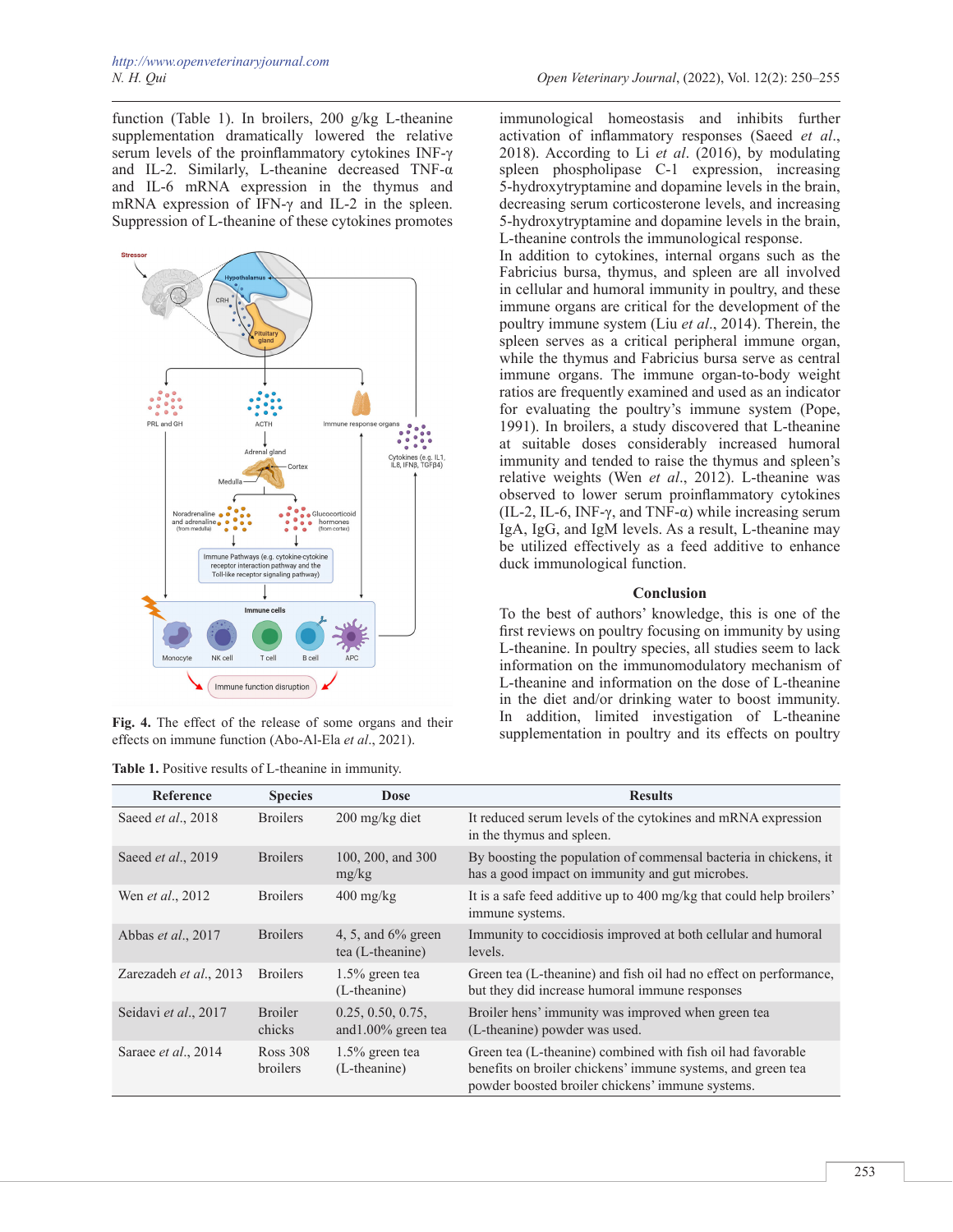immunomodulation are major barriers for further research to investigate antistressor functions in the improvement of immunity. As some recommended previously, 200 g/kg L-theanine is generally a good choice to improve immunity in poultry. In addition, this study recommended that future studies should focus on the function of L-theanine in poultry immunity to determine a proper supplementation for poultry in both drinking and diet.

## **Acknowledgment**

The author would like to thank Tra Vinh University for the support in this review. The paper did not receive any funds.

# **References**

- Abbas, A., Iqbal, Z., Abbas, R.Z., Khan, M. K., Khan, J.A., Hussain, K. and Mahmoo Rizwan, H.M. 2017. Immunomodulatory effects of *Camellia sinensis* against coccidiosis in chickens. J. Anim. Plan.t Sci. 27, 415–421.
- Abo-Al-Ela, H.G., El-Kassas, S., El-Naggar, K., Abdo, S.E., Jahejo, A.R. and Al Wakeel, R.A. 2021. Stress and immunity in poultry: light management and nanotechnology as effective immune enhancers to fight stress. Cell. Stress Chaperones. 26, 457–472.
- Adhikary, R. and Mandal, V. 2017. L-theanine: A potential multifaceted natural bioactive amide as health supplement. Asian Pac. J. Trop. Biomed. 7, 842–848.
- Asatoor, A. 1966. Tea as a source of urinary ethylamine. Nature 210, 1358.
- Bagath, M. and Sejian, V. 2018. Heat stress and Immune Function in Livestock. Multidiscip. Adv. Vet. Sci. 2, 395–398.
- Ben, P., Z. Zhang, Zhu, Y., Xiong, A., Gao, Y., Mu, J., Zhimin, Y. and Luo, L. 2016. L-Theanine attenuates cadmium-induced neurotoxicity through the inhibition of oxidative damage and tau hyperphosphorylation. Neurotoxicology 57,  $95-103$ .
- Chatterjee, S., Chatterjee, A. and Bandyopadhyay, S.K. 2016. L-theanine: a prospective natural medicine. Int. J. Pharm. Sci. Rev. Res. 41, 95–103.
- Culetu, A., Fernandez-Gomez, B., Ullate, M., del Castillo, M.D. and Andlauer, W. 2016. Effect of theanine and polyphenols enriched fractions from decaffeinated tea dust on the formation of Maillard reaction products and sensory attributes of breads. Food Chem. 197, 14–23.
- Deng, W.W., Ogita, S. and Ashihara, H. 2009. Ethylamine content and theanine biosynthesis in different organs of Camellia sinensis seedlings. Z. Naturforsch C. J. Biosci. 64, 387–390.
- Ekborg-Ott, K.H., Taylor, A. and Armstrong, D.W. 1997. Varietal differences in the total and enantiomeric

composition of theanine in tea. J. Agric. Food Chem. 45, 353–363.

- Hwang, Y.P., Jin, S.W., Choi, J.H., Choi, C.Y., Kim, H.G., Kim, S.J., Kim, Y., Lee, K.J., Chung, Y.C. and Jeong, H.G. 2017. Inhibitory effects of L-theanine on airway inflammation in ovalbumin-induced allergic asthma. Food Chem. Toxicol. 99, 162–169.
- Jarillo-Luna, R.A., Rivera-Aguilar, V., Pacheco-Yepez, J., Godinez-Victoria, M., Oros- Pantoja, R., Miliar-Garcia, A. and Campos-Rodriguez, R. 2015. Nasal IgA secretion in a murine model of acute stress. The possible role of catecholamines. J. Neuroimmunol. 278, 223–231.
- Khafaga, A.F., Noreldin, A.E. and Taha, A.E. 2019. The adaptogenic anti-ageing potential of resveratrol against heat stress-mediated liver injury in aged rats: role of HSP70 and NF-kB signalling. J. Therm. Biol. 83, 8–21.
- Kimura, K., Ozeki, M., Juneja, L.R. and Ohira, H. 2007. L-theanine reduces psychological and physiological stress responses. Biol. Psychol. 74, 39–45.
- Liang, Y.R., Liu, C., Xiang, L.P. and Zheng, X.Q. 2015. Health benefits of theanine in green tea: a review. Trop. J. Pharm. Res. 14, 1943–1949.
- Li, C., Tong, H., Yan, Q., Tang, S., Han, X., Xiao, W. and Tan, Z. 2016. L-theanine improves immunity by altering TH2/TH1 cytokine balance, brain neurotransmitters, and expression of phospholipase C in rat hearts. Med. Sci. Monit. Int. Med. J. Exp. Clin. Res. 22, 662–669.
- Liu, L., Shen, J., Zhao, C., Wang, X., Yao, J., Gong, Y. and Yang, X. 2015. Dietary Astragalus polysaccharide alleviated immunological stress in broilers exposed to lipopolysaccharide. Int. J. Biol. Macromol. 72, 624–632.
- Liu, L.L., He, J.H., Xie, H.B., Yang, Y.S., Li, J.C. and Zou, Y. 2014. Resveratrol induces antioxidant and heat shock protein mRNA expression in response to heat stress in black-boned chickens. Poult. Sci. 93, 54–62.
- Liu, Z.W., Wu, Z. J., Li, H., Wang, Y.X. and Zhuang, J. 2017. L-Theanine content and related gene expression: novel insights into theanine biosynthesis and hydrolysis among different tea plant (*Camellia sinensis L.*) tissues and cultivars. Front. Plant Sci. 8, 498.
- National Center for Biotechnology Information. 2022. PubChem Compound Summary for CID 439378, L-Theanine. Available via https://pubchem.ncbi. nlm.nih.gov/compound/L-Theanine (Accessed 10 January 2022).
- Niyas, P.A.A., Sejian, V., Bagath, M., Parthipan, S., Selvaraju, S., Manjunathareddy, G.B., Kurien, E. K., Girish, V. and Bhatta, R. 2017. Effect of heat and nutritional stress on growth and testicular HSP70 expression in goats. J. Agrometeorol. 19, 189–194.